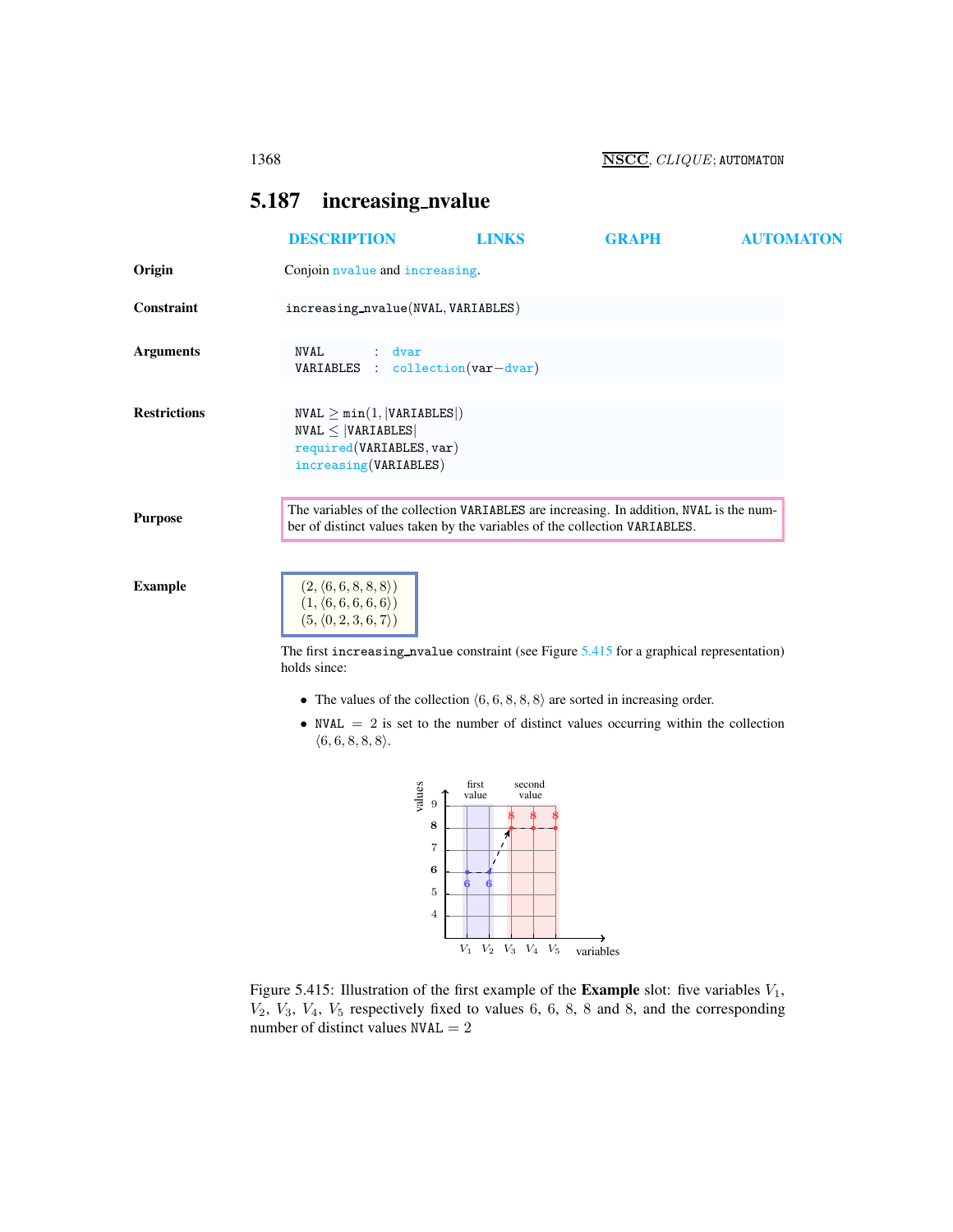20091104

| ٠<br>۰. | ۰.<br>۰. |  |
|---------|----------|--|

| <b>Typical</b>       | VARIABLES  > 1<br>range(VARIABLES.var) > 1                                                                                                                                                                                                                                                                                                                                                                                                                                                                                                                                                                                                                                                                                                                                                                                                                                                                                                                                                                                                                                                                                                                                                                        |
|----------------------|-------------------------------------------------------------------------------------------------------------------------------------------------------------------------------------------------------------------------------------------------------------------------------------------------------------------------------------------------------------------------------------------------------------------------------------------------------------------------------------------------------------------------------------------------------------------------------------------------------------------------------------------------------------------------------------------------------------------------------------------------------------------------------------------------------------------------------------------------------------------------------------------------------------------------------------------------------------------------------------------------------------------------------------------------------------------------------------------------------------------------------------------------------------------------------------------------------------------|
| <b>Symmetry</b>      | One and the same constant can be added to the var attribute of all items of VARIABLES.                                                                                                                                                                                                                                                                                                                                                                                                                                                                                                                                                                                                                                                                                                                                                                                                                                                                                                                                                                                                                                                                                                                            |
| Arg. properties      | Functional dependency: NVAL determined by VARIABLES.                                                                                                                                                                                                                                                                                                                                                                                                                                                                                                                                                                                                                                                                                                                                                                                                                                                                                                                                                                                                                                                                                                                                                              |
| <b>Algorithm</b>     | A complete filtering algorithm in a linear time complexity over the sum of the domain sizes<br>is described in $[45]$ .                                                                                                                                                                                                                                                                                                                                                                                                                                                                                                                                                                                                                                                                                                                                                                                                                                                                                                                                                                                                                                                                                           |
| <b>Reformulation</b> | The increasing nualue constraint can be expressed in term of a conjunction of a nualue<br>and an increasing constraints (i.e., a chain of non strict inequality constraints on adjacent<br>variables of the collection VARIABLES). But as shown by the following example, $V_1 \in$<br>[1, 2], $V_2 \in [1, 2]$ , $V_1 \leq V_2$ , nvalue(2, $\langle V_1, V_2 \rangle$ ), this hinders propagation (i.e., the unique<br>solution $V_1 = 1$ , $V_2 = 2$ is not directly obtained after stating all the previous constraints).<br>A better reformulation achieving arc-consistency uses the seq-bin constraint [310] that<br>we now introduce. Given N a domain variable, X a sequence of domain variables, and<br>C and B two binary constraints, $seq\_bin(N, X, C, B)$ holds if (1) N is equal to the number<br>of C-stretches in the sequence $X$ , and (2) B holds on any pair of consecutive variables in<br>X. A C-stretch is a generalisation of the notion of stretch introduced by G. Pesant [305],<br>where the equality constraint is made explicit by replacing it by a binary constraint C, i.e., a<br>C-stretch is a maximal length subsequence of X for which the binary constraint C is satisfied |
|                      | on consecutive variables. increasing_nvalue(NVAL, VARIABLES) can be reformulated<br>as $seq\_bin($ NVAL, VARIABLES, $=$ , $\leq$ ).                                                                                                                                                                                                                                                                                                                                                                                                                                                                                                                                                                                                                                                                                                                                                                                                                                                                                                                                                                                                                                                                               |

## Counting

| $\text{Length}(n)$ |    |   |  |  |
|--------------------|----|---|--|--|
| Solutions          | 20 | ν |  |  |

Number of solutions for increasing nvalue: domains  $0..n$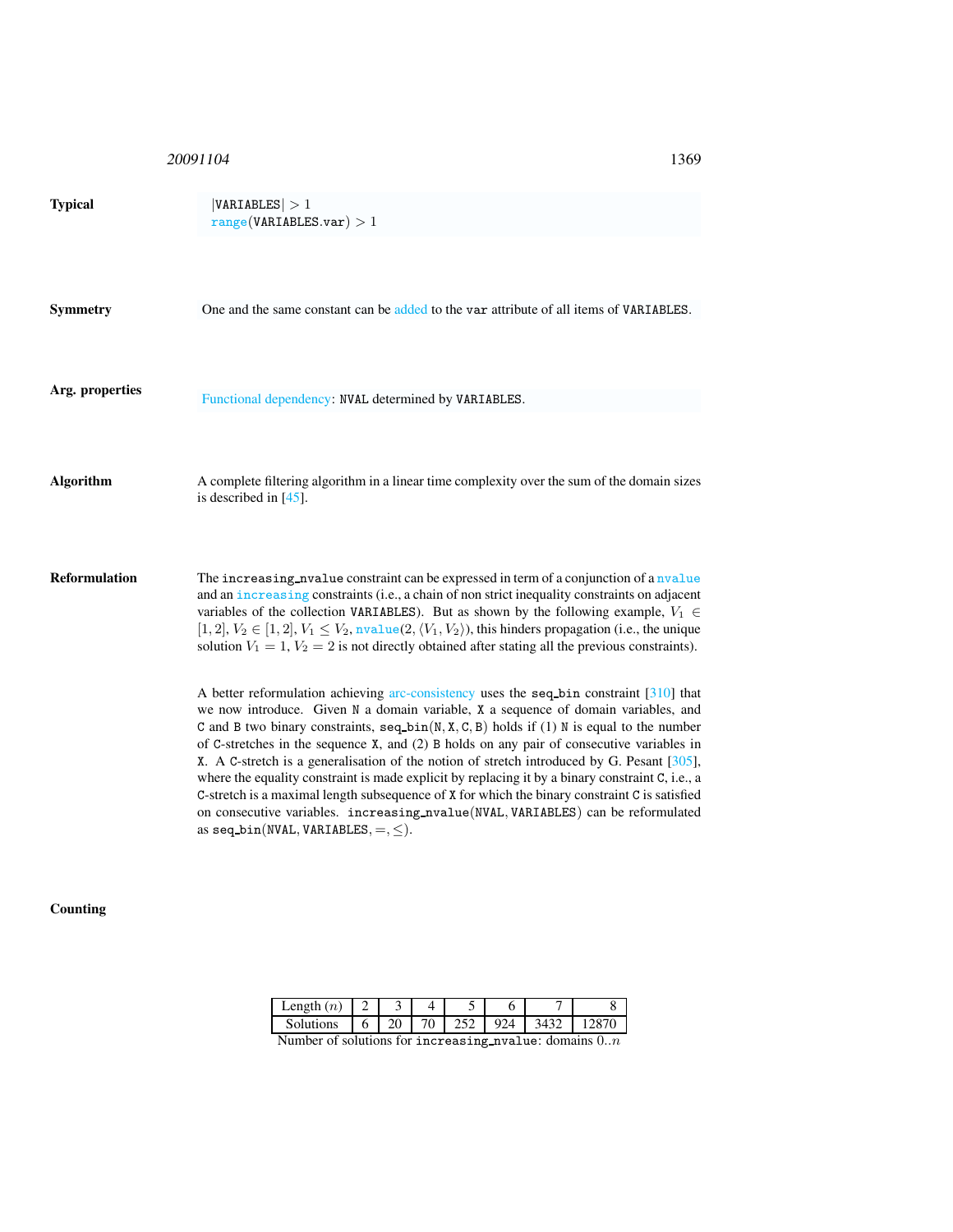



Solution density for increasing\_nvalue

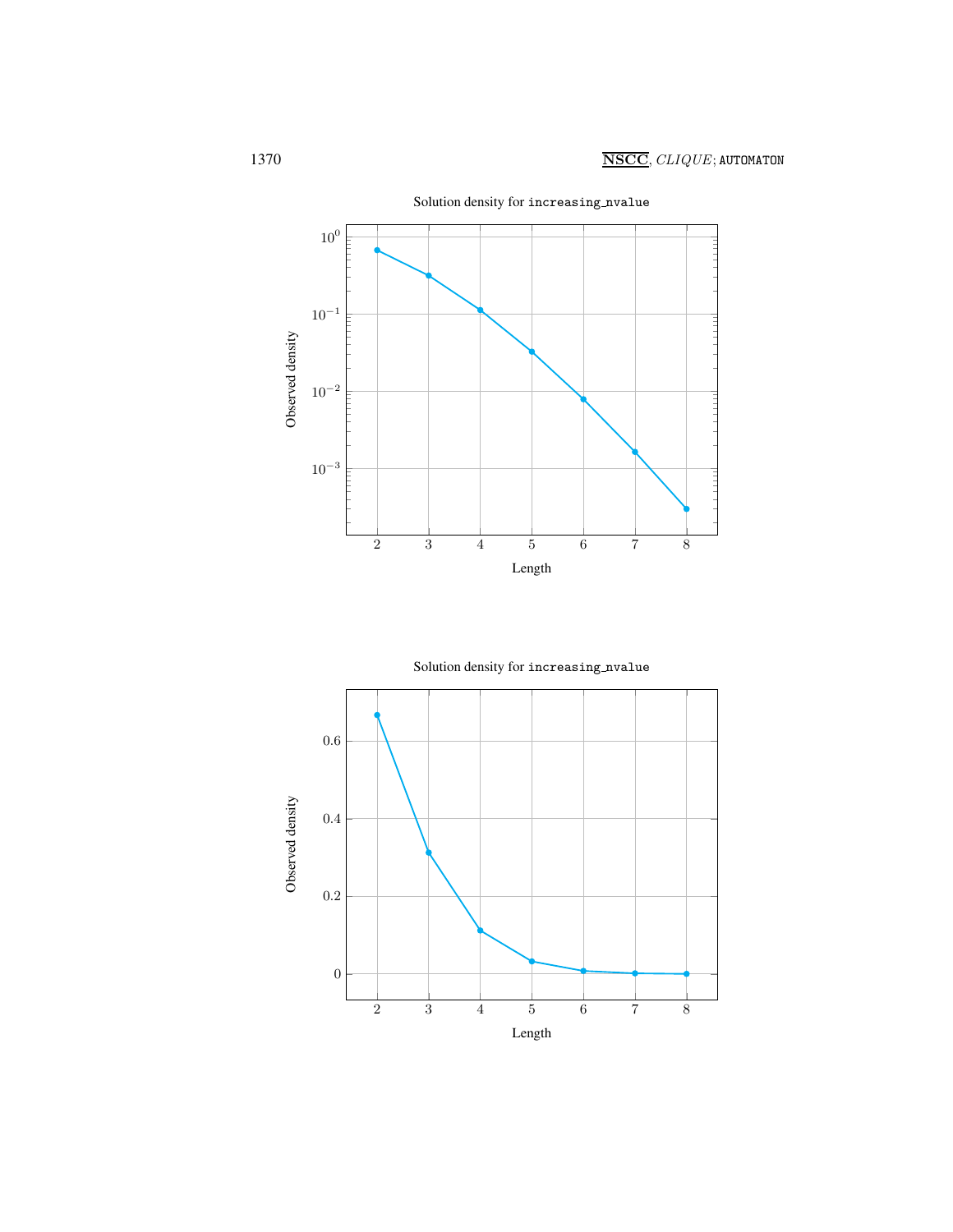# <sup>20091104</sup> 1371

| Length $(n)$       |   | 2 | 3  | 4  | 5   | 6   |      |       |
|--------------------|---|---|----|----|-----|-----|------|-------|
| Total              |   | 6 | 20 | 70 | 252 | 924 | 3432 | 12870 |
|                    |   | 3 | 4  | 5  | 6   |     | 8    | q     |
| Parameter<br>value | 2 | 3 | 12 | 30 | 60  | 105 | 168  | 252   |
|                    | 3 |   | 4  | 30 | 120 | 350 | 840  | 1764  |
|                    | 4 |   |    | 5  | 60  | 350 | 1400 | 4410  |
|                    | 5 |   |    |    | 6   | 105 | 840  | 4410  |
|                    | 6 |   |    |    |     |     | 168  | 1764  |
|                    |   |   |    |    |     |     | 8    | 252   |
|                    | 8 |   |    |    |     |     |      |       |

Solution count for increasing nvalue: domains  $0..n$ 

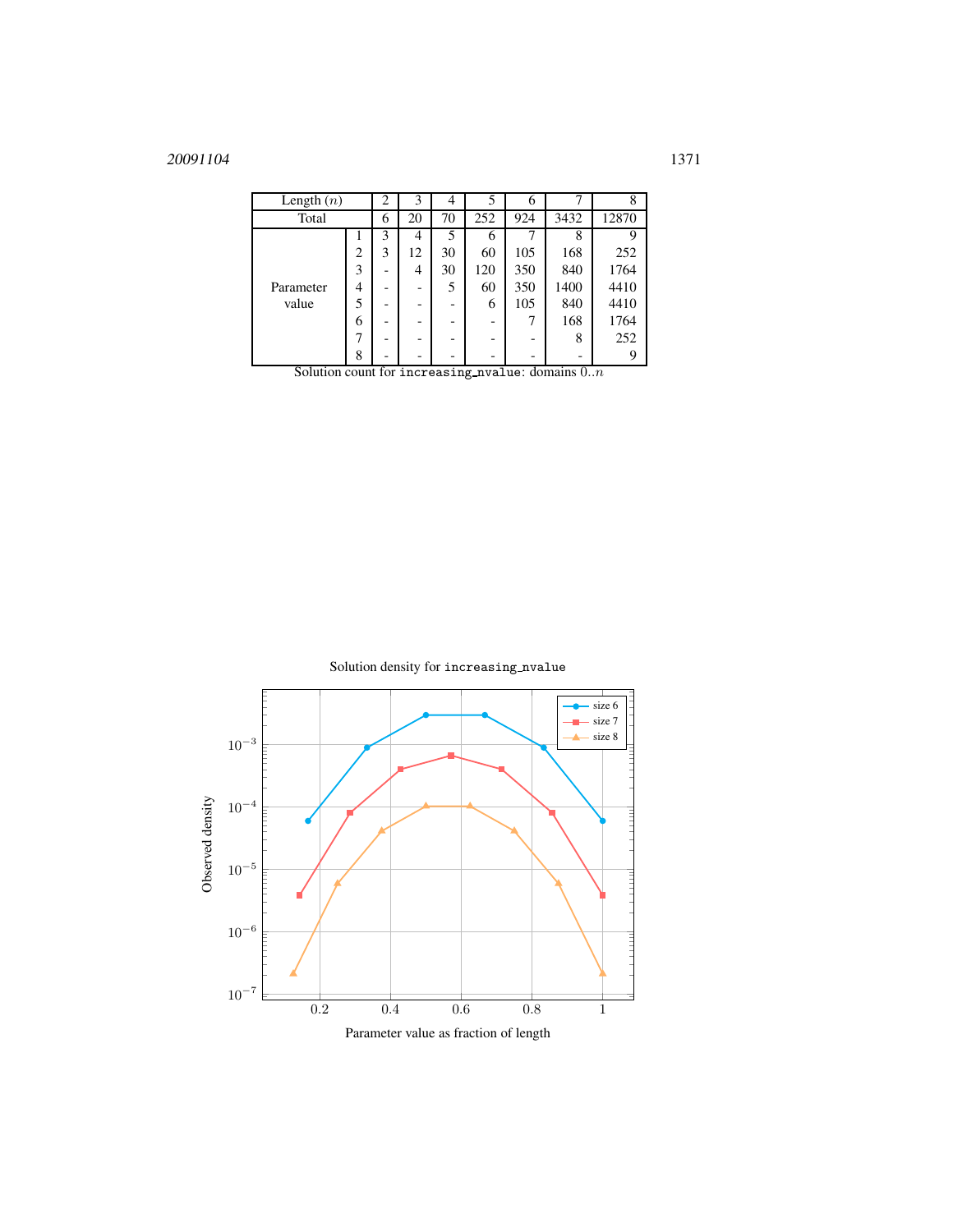

<span id="page-4-0"></span>

| <b>Systems</b>  | increasing NValue<br>in Choco.                                                                                |  |  |  |  |  |
|-----------------|---------------------------------------------------------------------------------------------------------------|--|--|--|--|--|
| See also        | implies: increasing (remove NVAL parameter from increasing nvalue), nvalue,<br>nvisible_from_start.           |  |  |  |  |  |
|                 | related: increasing_nvalue_chain.                                                                             |  |  |  |  |  |
|                 | shift of concept: ordered_nvector (variable replaced by vector and $\leq$ replaced by<br>lex_lesseq).         |  |  |  |  |  |
| <b>Keywords</b> | characteristic of a constraint:<br>automaton without counters,<br>automaton.<br>reified automaton constraint. |  |  |  |  |  |
|                 | constraint network structure: Berge-acyclic constraint network.                                               |  |  |  |  |  |
|                 | <b>constraint type:</b> counting constraint, value partitioning constraint, order constraint.                 |  |  |  |  |  |
|                 | <b>filtering:</b> arc-consistency.                                                                            |  |  |  |  |  |
|                 | final graph structure: strongly connected component, equivalence.                                             |  |  |  |  |  |
|                 | number of distinct equivalence classes,<br>number of distinct values,<br>modelling:<br>functional dependency. |  |  |  |  |  |
|                 | symmetry: symmetry.                                                                                           |  |  |  |  |  |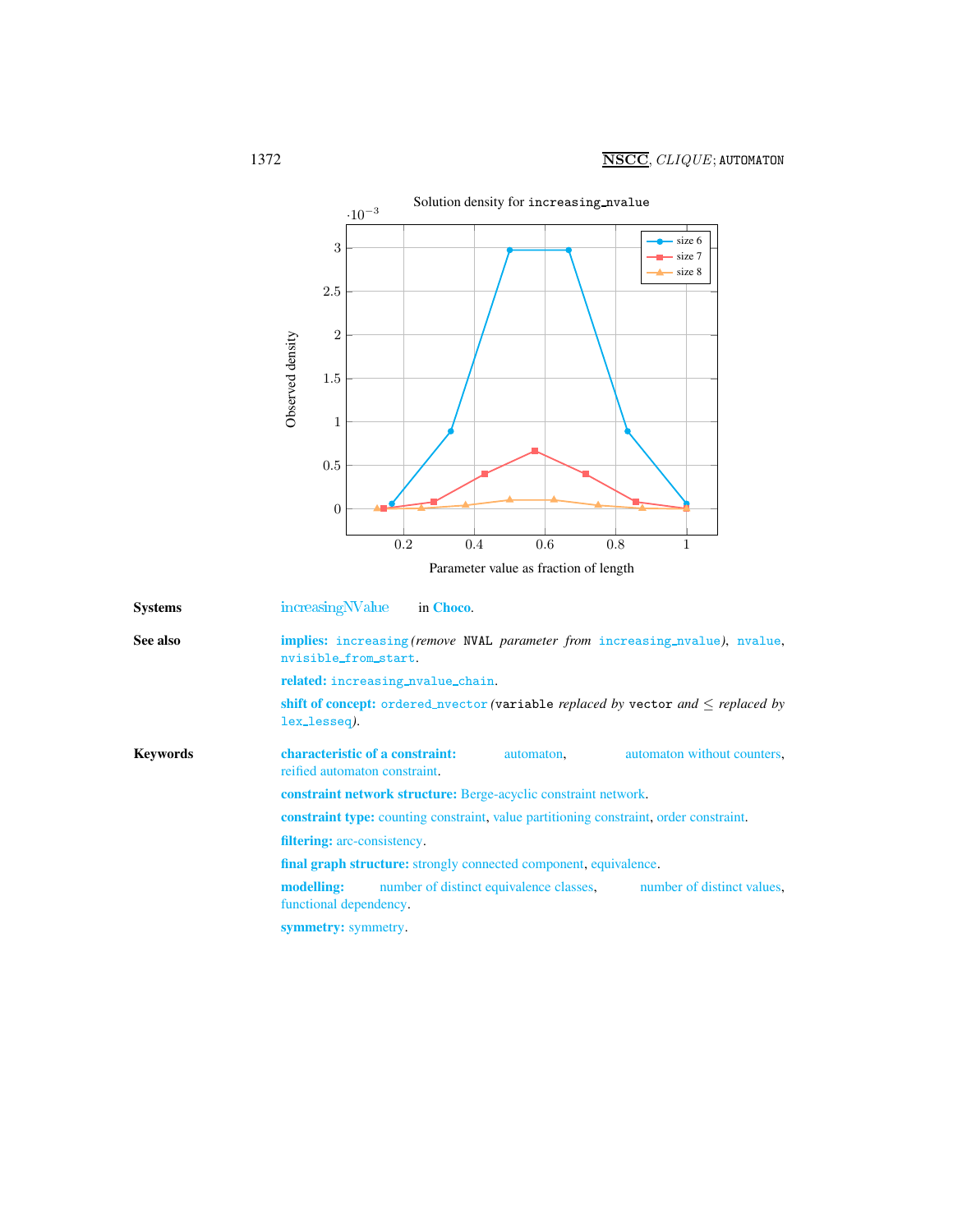### <span id="page-5-0"></span><sup>20091104</sup> 1373

| Arc input(s)         | VARIABLES                                               |
|----------------------|---------------------------------------------------------|
| Arc generator        | $CLIQUE \rightarrow$ collection(variables1, variables2) |
| Arc arity            | $\overline{2}$                                          |
| Arc constraint $(s)$ | $variable$ s1.var = variables2.var                      |
| Graph property(ies)  | $NSCC = NVAL$                                           |
| <b>Graph class</b>   | <b>EQUIVALENCE</b>                                      |
|                      |                                                         |

Graph model Parts (A) and (B) of Figure [5.416](#page-5-1) respectively show the initial and final graph associated with the first example of the Example slot. Since we use the NSCC graph property we show the different strongly connected components of the final graph. Each strongly connected component corresponds to a value that is assigned to some variables of the VARIABLES collection. The 2 following values 6 and 8 are used by the variables of the VARIABLES collection.



<span id="page-5-1"></span>Figure 5.416: Initial and final graph of the increasing nvalue constraint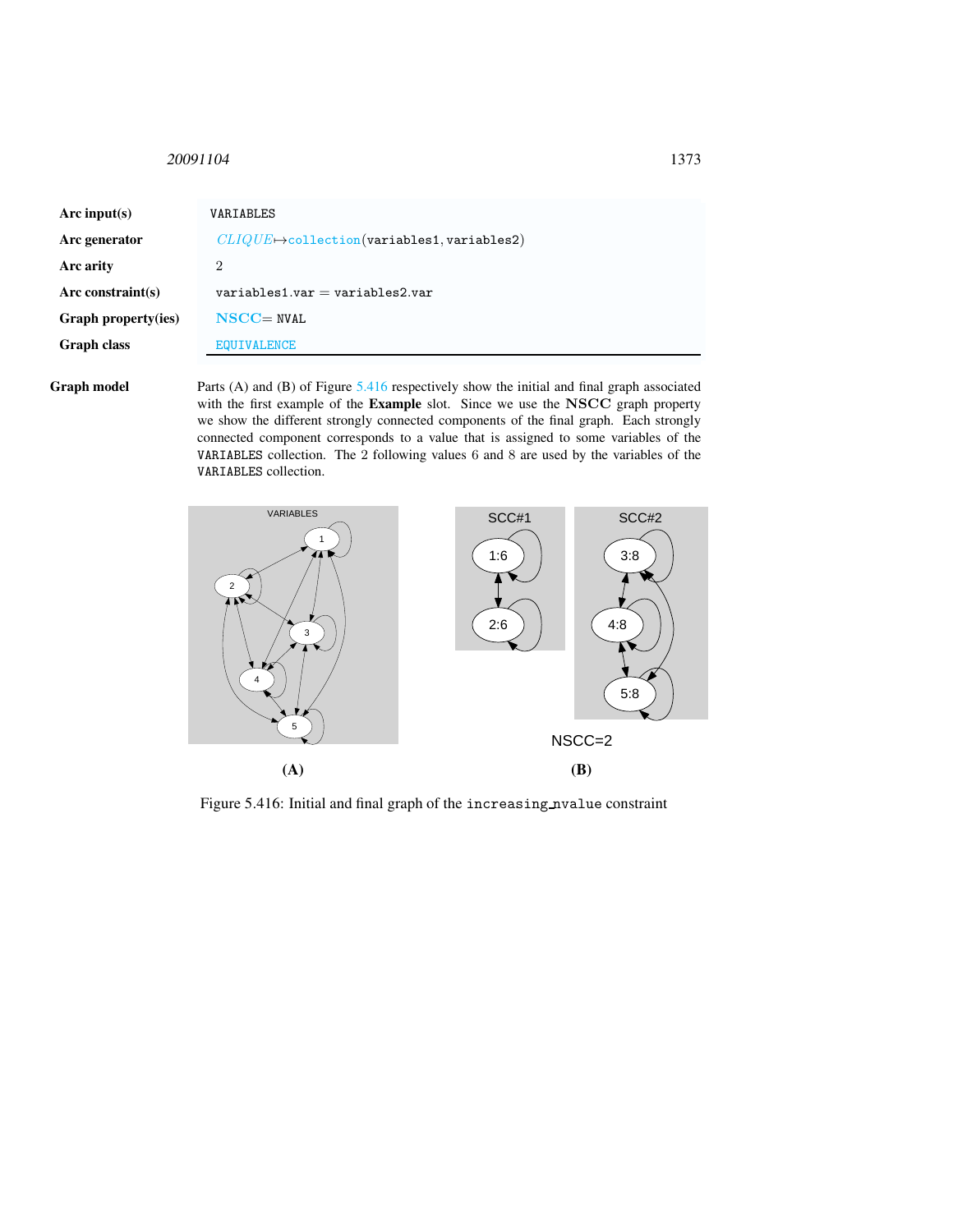Automaton A first systematic approach for creating an automaton that only recognises the solutions to the increasing nvalue constraint could be to:

- <span id="page-6-0"></span>• First, create an automaton that recognises the solutions to the increasing constraint.
- Second, create an automaton that recognises the solutions to the nyalue constraint.
- Third, make the product of the two previous automata and minimise the resulting automaton.

However this approach is not going to scale well in practice since the automaton associated with the nvalue constraint has a too big size. Therefore we propose an approach where we directly construct in a single step the automaton that only recognises the solutions to the increasing nvalue constraint. Note that we do not have any formal proof that the resulting automaton is always minimum.

Without loss of generality, assume that the collection of variables VARIABLES contains at least one variable (i.e., |VARIABLES|  $\geq$  1). Let l, m, n, min and max respectively denote the minimum and maximum possible value of variable NVAL, the number of variables of the collection VARIABLES, the smallest value that can be assigned to the variables of VARIABLES, and the largest value that can be assigned to the variables of VARIABLES. Let  $s = max - min + 1$  denote the total number of potential values. Clearly, the maximum number of distinct values that can be assigned to the variables of the collection VARIABLES cannot exceed the quantity  $d = \min(m, n, s)$ . The  $\frac{s \cdot (s+1)}{2} - \frac{(s-d) \cdot (s-d+1)}{2} + 1$  states of the automaton that only accepts solutions to the increasing nvalue constraint can be defined in the following way:

- We have an initial state labelled by  $s_{00}$ .
- We have  $\frac{s \cdot (s+1)}{2} \frac{(s-d) \cdot (s-d+1)}{2}$  states labelled by  $s_{ij}$   $(1 \le i \le d, i \le j \le s)$ . The first index i of a state  $s_{ij}$  corresponds to the number of distinct values already encountered, while the second index  $j$  denotes the the current value (i.e., more precisely the index of the current value, where the minimum value has index 1).

Terminal states depend on the possible values of variable NVAL and correspond to those states  $s_{ij}$  such that i is a possible value for variable NVAL. Note that we assume no further restriction on the domain of NVAL (otherwise the set of accepting states needs to be reduced in order to reflect the current set of possible values of NVAL). Three classes of transitions are respectively defined in the following way:

- 1. There is a transition, labelled by  $min + j 1$ , from the initial state  $s_{00}$  to the state  $s_{1j}$   $(1 \leq j \leq s).$
- 2. There is a loop, labelled by  $min + j 1$  for every state  $s_{ij}$   $(1 \le i \le d, i \le j \le s)$ .
- 3.  $\forall i \in [1, d-1], \forall j \in [i, s], \forall k \in [j+1, s]$  there is a transition labelled by  $min+k-1$ from  $s_{ij}$  to  $s_{i+1k}$ .

We respectively have s transitions of class 1,  $\frac{s \cdot (s+1)}{2} - \frac{(s-d) \cdot (s-d+1)}{2}$  transitions of class 2, and  $\frac{(s-1)\cdot s\cdot(s+1)}{6} - \frac{(s-d)\cdot(s-d+1)\cdot(s-d+2)}{6}$  transitions of class 3.

Note that all states  $s_{ij}$  such that  $i + s - j < l$  can be discarded since they do not allow to reach the minimum number of distinct values required l.